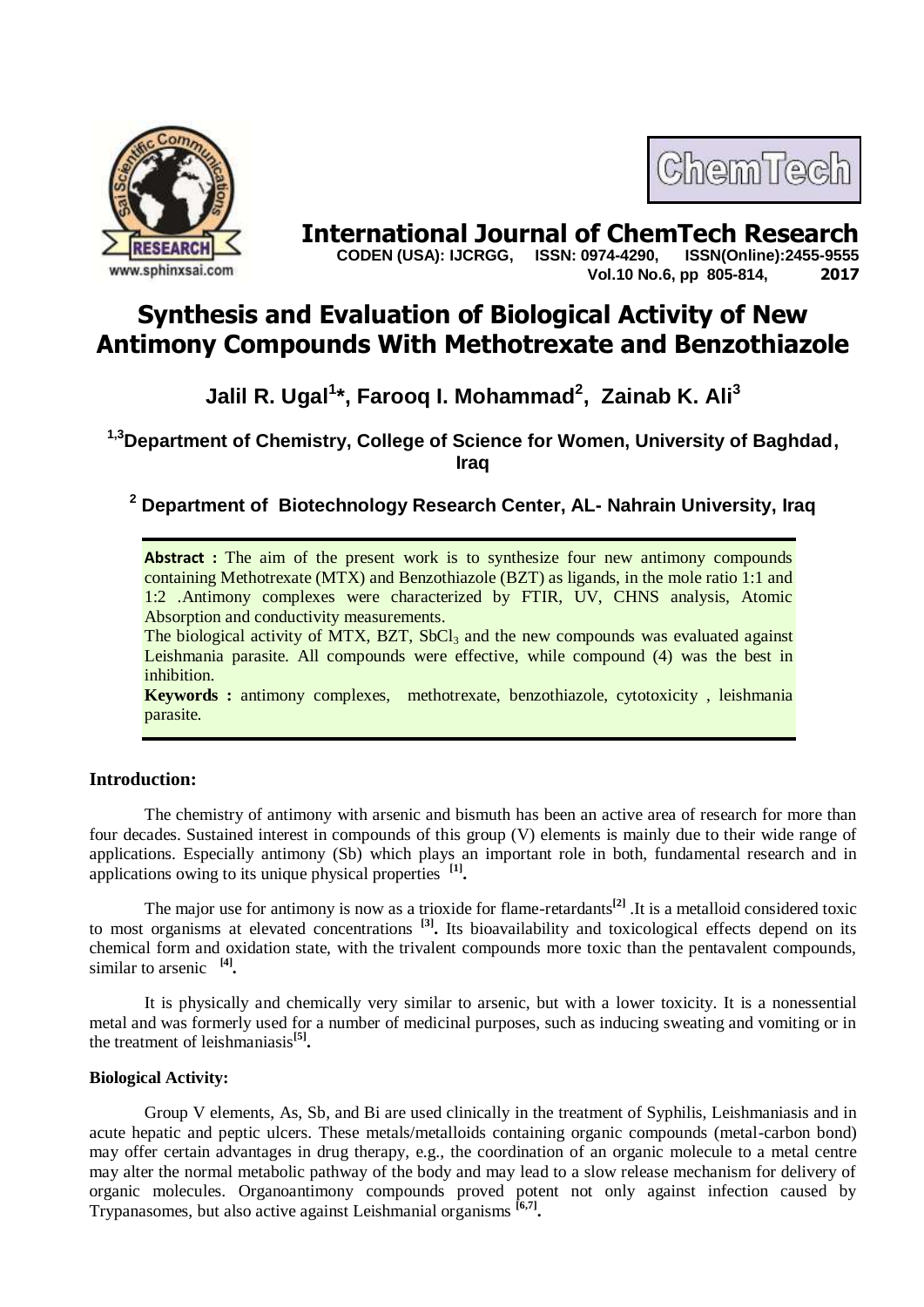As therapeutic agents, antimony and its compounds have been mostly used for the treatment of two parasitic diseases (leishmaniasis and schistosomiasis) since their prescription by the alchemist John of Rupescissa in the 14<sup>th</sup> century <sup>[8]</sup>. Also antimony compounds were used as anticancer for their high activity; e.g. with Hela and RD cell lines **[9] .**

Leishmaniasis: is a disease spread by the bite of the female sandfly, caused by an intracellular protozoan parasite of the Leishmania gender<sup>[10]</sup>.

More than 12 million people in the world are affected by Leishmaniasis, which are diseases caused by an intracellular protozoan parasite of the Leishmania gender **[11]** . **Cutaneous leishmaniasis (CL)**: is the most prevalent clinical manifestation of leishmaniasis causing simple or multiple, localized or disseminated ulcers in the skin, but also in the mucous of mouth, nose and throat cavities. The most affected countries are Afghanistan, Algeria, Colombia, Brazil, Iran, Syria, Ethiopia, North Sudan, Costa Rica and Peru that account for at least 70% of global estimated incidence for CL **[12]** .

Treatments chiefly involving antimony has been called antimonials. Potassium antimony tartrate has been used to treat cough for reducing the excretion of sputum as an effective ingredient in Compound Liquorice**[13] .**Antimony potassium tartrate, also known as potassium antimonyltartrate, potassium antimontarterate, or emetic tartar<sup>[14]</sup>,has the formula  $K_2Sb_2(C_4H_2O_6)_2$  is the [double salt](https://en.wikipedia.org/wiki/Double_salt) of [potassium](https://en.wikipedia.org/wiki/Potassium) and [antimony](https://en.wikipedia.org/wiki/Antimony) of [tartaric acid.](https://en.wikipedia.org/wiki/Tartaric_acid) The compound has long been known as a powerful [emetic,](https://en.wikipedia.org/wiki/Emetic) and was used in the treatment of [schistosomiasis](https://en.wikipedia.org/wiki/Schistosomiasis) and [leishmaniasis](https://en.wikipedia.org/wiki/Leishmaniasis)**[15]** .

The survey of literature related to benzothiazoles reveals the presence of this bicyclic ring system in various amine or terrestrial natural compounds, which have useful biological properties<sup>[16]</sup>. In recent years heterocyclic compounds analogues and derivatives have attracted strong interest due to their biological and pharmacological properties. Benzothiazole derivatives possess a wide spectrum of biological applications such as antitumor<sup>[17]</sup>, antimicrobial<sup>[18]</sup>,schictosomicidal<sup>[19]</sup>, anti-inflammatory<sup>[20]</sup>, anticonvulsants<sup>[21]</sup>, antidiabetic<sup>[22]</sup>, antipsychotic and diuretic etc<sup>[23]</sup>.

**Methotrexate:**C<sub>20</sub>H<sub>22</sub>N<sub>8</sub>O<sub>5</sub>2-[4-[(2,4-diaminopteridin -6-ylmethyl)methylamino] benzoylamido] pentanedioic acid. **[24].**



It is one of the most widely used anticancer agents, with indications and established protocols in a range of childhood and adult cancers. Unlike other chemotherapeutic agents, MTX is used in a wide variety of doses. For example, MTX can be given in low doses (eg,  $20 \text{ mg/Kg}$ ) in maintenance chemotherapy and in the treatment of psoriasis and rheumatoid arthritis, but it can also be given in much higher doses (eg, 1000 mg/Kg) over prolonged intravenous (IV) infusion for the treatment of certain cancers **[25,26] .**

## **Experimental**

#### **Materials and Instruments**

Antimony trichloride (SbCl<sub>3</sub>) was supplied from BDH, purity 99% ,Methotrexate was supplied from China, purity %98 , Benzothiazole was supplied from India, purity 97%. The melting points were measured using ( Stuart Scientific Co. LTD melting point-SMP1).C.H.N.S (EuroEA 3000) was used to find the percentages of the components of the prepared complexes. Atomic Absorption Flame Spectrophotometer- Nov AA 350 was used to find the percentage of the antimony in the prepared complexes.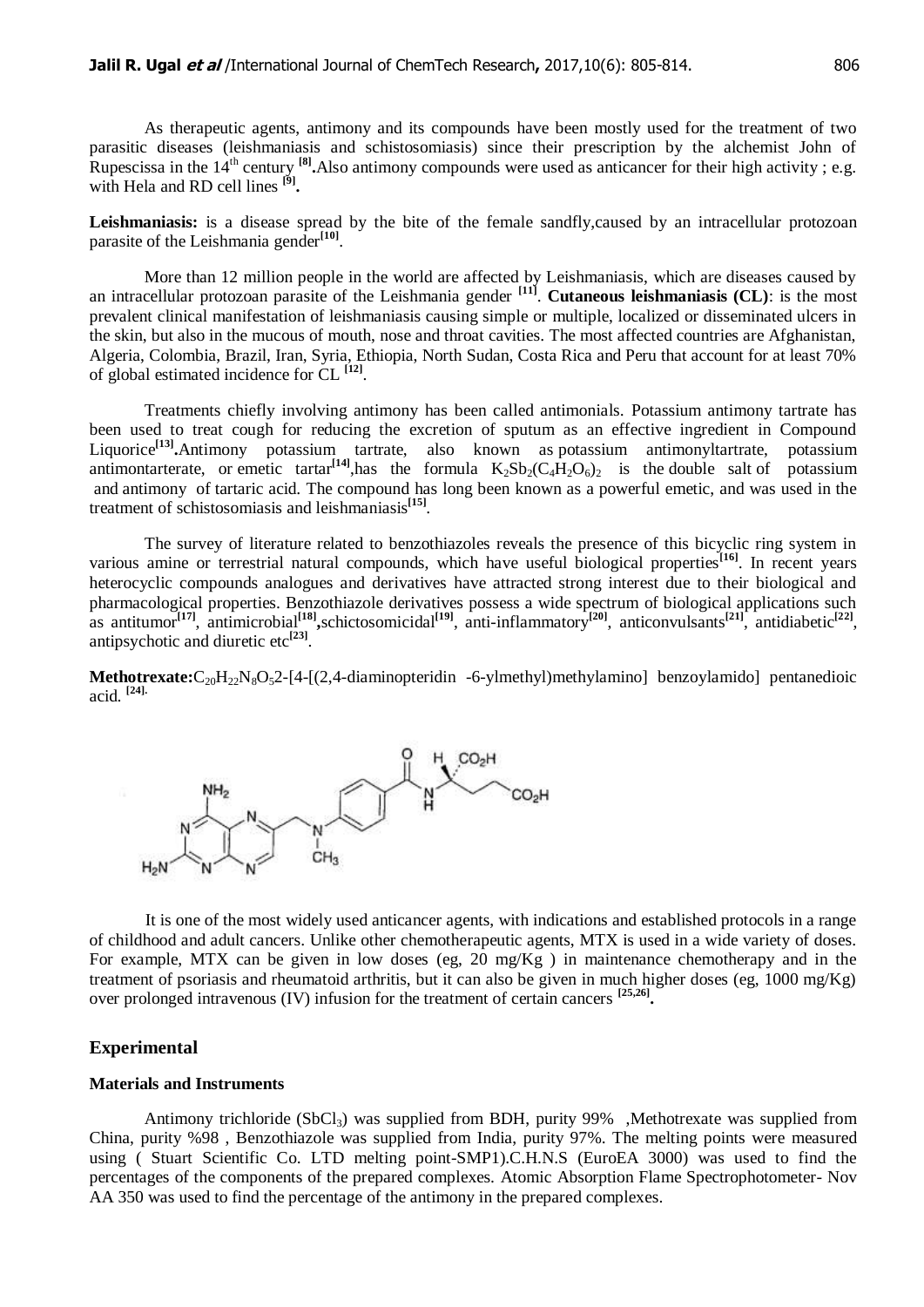FT-IR spectra were recorded using FT-IR 8000 Shimadzu in the rang of (4000-200) cm<sup>-1</sup>, samples were measured as (CsI disc).Shimadzu (UV-Vis)-160 spectro was used to record spectra of complexes. Also Elisa Reader- ASYS-Austria, was used in the biological activity evaluation.

## **Preparation of the Complexes:**

## **1- Antimony Complex [SbL1] 1:1 mole ratio**

In a round bottom flask (1.0 gm, 0.004 mole) of antimony(III) chloride dissolved in 5 ml of absolute ethanol was added drop wise to (2.0 gm, 0.004 mole) of the methotrexate dissolved in 15 ml of absolute ethanol. The mixture was heated to 30-35  $^{\circ}$ C with stirring for 3hrs. The resulting precipitate was filtered, washed with absolute ethanol, and then dried by using an oven at  $50^{\circ}$ C for 1h. The product was an orange powder, m.p. 170- $172 \text{ °C}$ . Yield 72 %.

**Interaction Equation:**SbCl**3+** MTX MTX SbCl**<sup>3</sup>**

# **2- Antimony Complex [SbL1] 1:2 mole ratio**

The same procedure was used, except the mole ratio was  $(1:2)$  Sb : MTX. The product was an orange powder, m.p. 172-174 °C. Yield 54 %.

## **Interaction Equation:**

 $SbCl<sub>3</sub>+ 2 MTX \longrightarrow MTX SbCl<sub>3</sub> + MTX$ 

## **3- Antimony Complex [SbL2] 1:1 mole ratio**

In a round bottom flask, (6.8 gm , 0.03 mole) of antimony(III) chloride dissolved in 15 ml of absolute ethanol was added drop wise to (3.3 ml, 0.03 mole) of the benzothiazole dissolved in 10 ml of absolute ethanol. The mixture was heated to 30-35  $C^0$  with stirring for 3hrs. The resulting precipitate was filtered, washed with absolute ethanol , and then dried by using an oven at 50°C for 1h. The product was off white powder, m.p. 130- 132 °C. Yield 89 %.

**Interaction Equation:SbCl<sub>3</sub>+BZT → BZT SbCl<sub>3</sub>** 

# **4- Antimony Complex [SbL2] 1:2 mole ratio**

The same procedure was used, except the mole ratio was  $(1:2)$  Sb : BZT. The product was off-white powder, m.p. 132-134 <sup>0</sup>C . Yield 64 % .

# **Interaction Equation:**SbCl3 *+*2 BZTBZT SbCl<sup>3</sup> *+* BZT

## **Table (1): The structure and physical properties of compounds 1, 2, 3 and 4**

| Comp.<br>No. | <b>Structure</b>                                                                                                                  | <b>M.P.</b><br>$\rm ^{o}C$ | color  | <b>Mole</b><br>ratio | <b>Yield</b><br>$\frac{1}{2}$ |
|--------------|-----------------------------------------------------------------------------------------------------------------------------------|----------------------------|--------|----------------------|-------------------------------|
|              | OH<br>O<br>ΝH<br>CH <sub>3</sub><br>NH <sub>2</sub><br>HO<br>O<br>CI<br>N<br>۸N<br>$Cl$ $-Sb$<br>N<br>СI<br>NH <sub>2</sub><br>do | $170-$<br>172              | orange | 1:1                  | 72                            |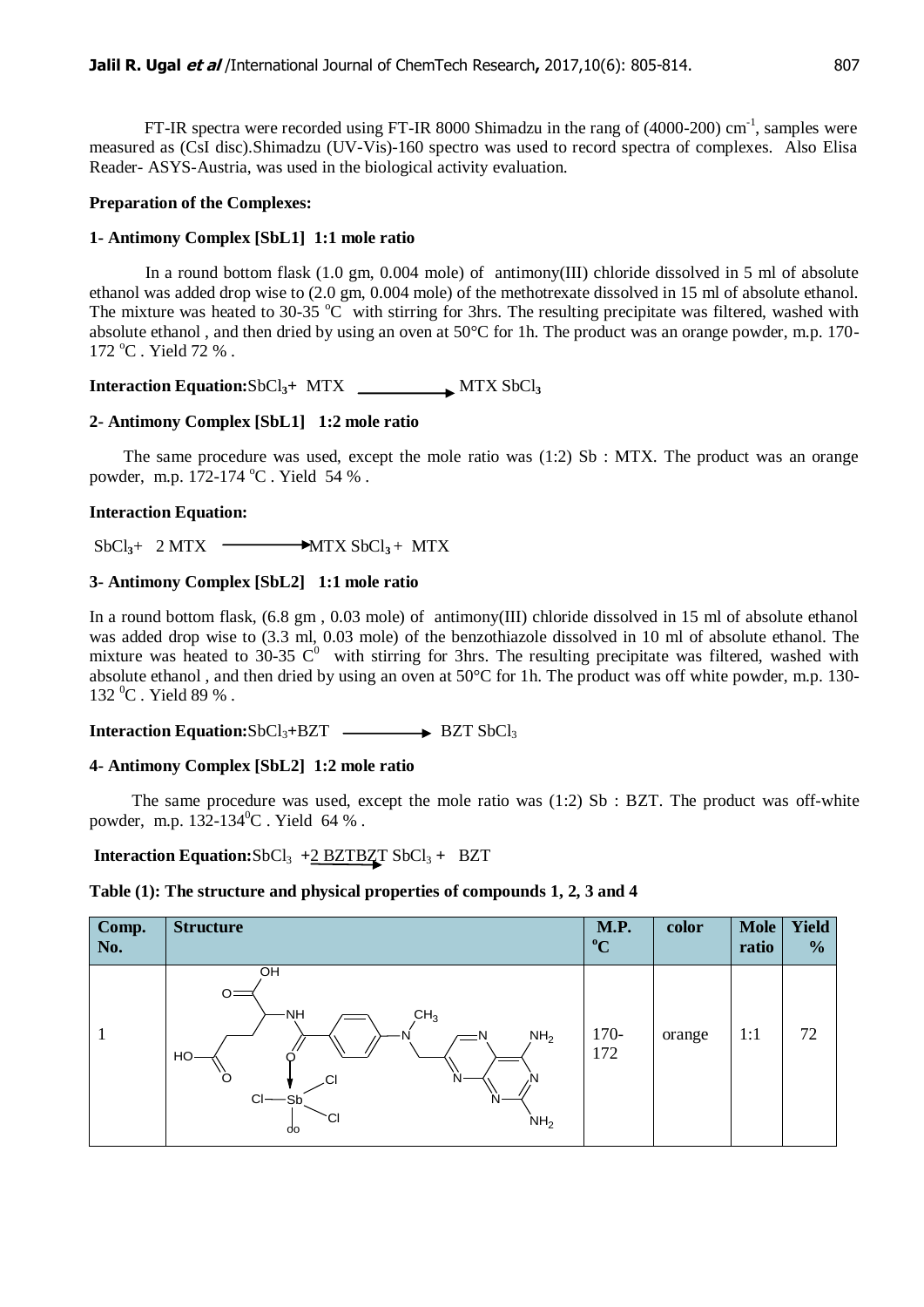

## **Cytotoxicity Assay :**

Seven samples of compounds 1, 2, 3, 4, SbCl<sub>3</sub>, BZT and MTX with six concentrations (10, 8, 6, 4, 2 and 1µg/ml) for each compound were prepared to evaluate their biological activity against Leishmania parasite. The results showed that all these compounds are highly effective in the inhibition of Leishmania parasite. Results are presented in Table (8).

## **Results and Discussion:**

## **A:Characterization**

The prepared compounds were characterized by the following techniques :

## **1- FTIR :**

The prepared compounds were characterized by the FTIR technique ,the results showed the appearance of new peaks and disappearance of others found in the starting materials, these frequencies are listed in Table  $(2)$ .

Peaks appeared at  $428 \text{ cm}^{-1}$ , are attributed to Sb-O bond which is not present in the basic materials, some peaks shifted tohigher frequencies,this is an evidence of coordination correlation between **Sb** and **OInMTX** according to the HSAB theory, and new bands appeared in the spectra of these complexes corresponding to stretching frequency of  $v(Sb-N)$  band in the range (293-285 cm<sup>-1</sup>)confirming the coordination of Sb via the nitrogen atom in the thiol ring ,This can be explained according to HSAB theory , nitrogen is in the borderline and Sb also in the borderline , so it is easy to bond with antimony **[jx]** .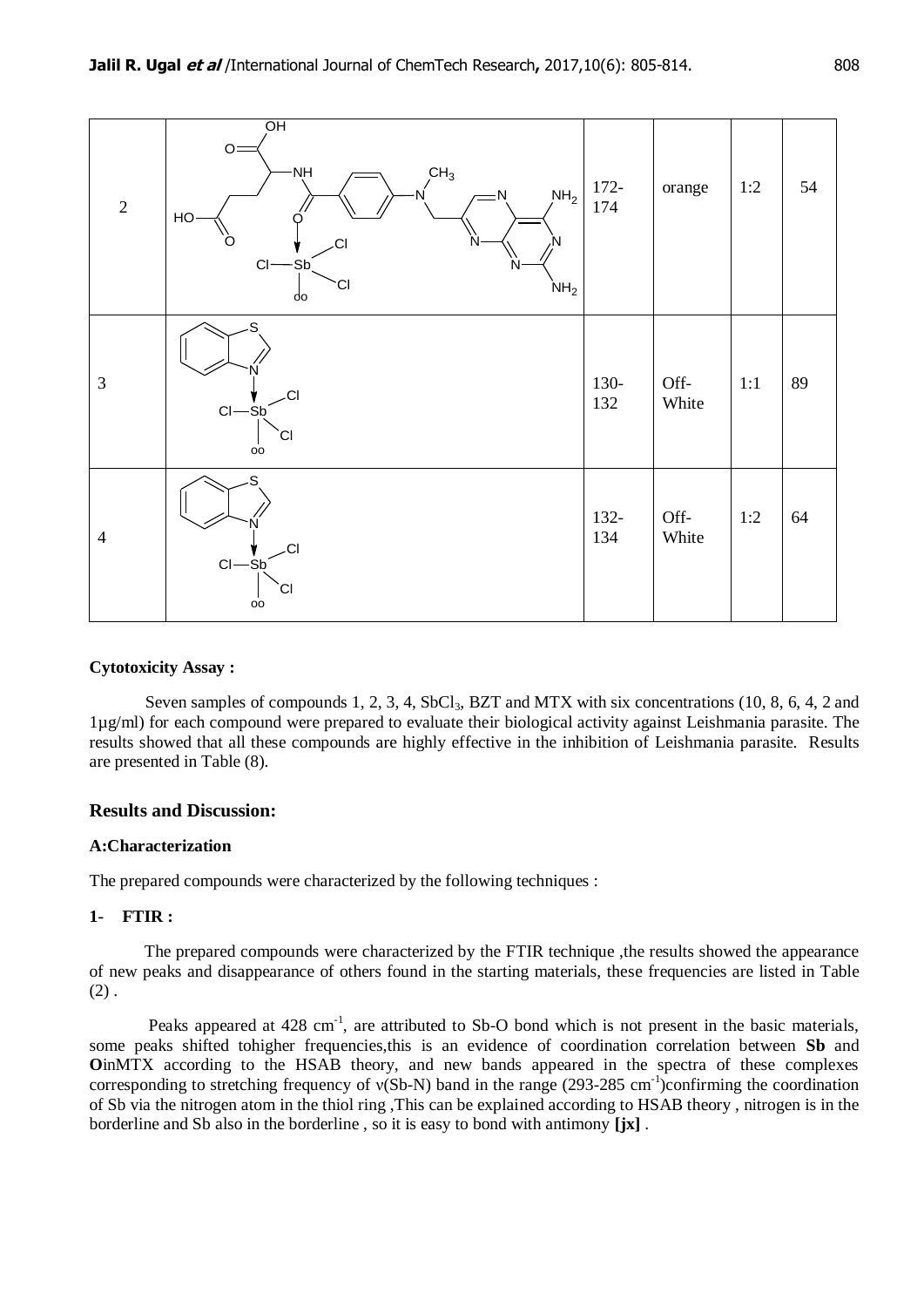## **2- UV :**

The compounds were also characterized byUV spectrophotometry, the results showed electronic transitions of the type Charge Transfere (LMCT) at 272 nm assigned to the t  $_{lu}(\pi) \longrightarrow \sigma_{le}$  LMCT transition which also a characteristic for similar complexes .

#### **3- CHNS Analysis:**

Elemental Analysis was performed for compounds 1, 2, 3 and 4. The results listed in Tables (3 and 4), confirming their basic chemical structure. and revealed a good agreement with the calculated percentages. The percent deviation of the observed / calculated was found to be complied with the accurate analysis.

## **Table (2) : The most diagnostic FTIR bands of the ligand L1 and its metal complexes in (cm-1 ).**

| Compd.                  | [MTX]            | [ $MTX$ SbCl <sub>3</sub> ]<br>1:1 | [ $MTX$ SbCl <sub>3</sub> ]<br>1:2 |
|-------------------------|------------------|------------------------------------|------------------------------------|
| <b>Bands</b>            |                  |                                    |                                    |
| $v(O-H)$                | 3479 - 3458      | 3450 - 3380                        | 3425 - 3388                        |
| $v(N-H)$                | 3415 - 3307      | $3363 - 3299$                      | $3309 - 3236$                      |
| of $NH2$                |                  |                                    |                                    |
| $v(N-H)$                | 3348             | 3346                               | 3344                               |
| of amide                |                  |                                    |                                    |
| $(C-H)$<br>$\mathbf{v}$ | 3265, 3203, 3163 | 3265, 3203, 3163                   | 3265, 3203, 3163                   |
| arom.                   |                  |                                    |                                    |
| $v(C-H)$ aliph.         | 2389-2343        | 2389-2343                          | 2395-2360                          |
| $v(C=N)$                | 1508             | 1512                               | 1508                               |
| $v(C-N)$                | 1367             | 1367                               | 1367                               |
| $v(C=O)$                | 1672             | 1724                               | 1720                               |
| of amide                |                  |                                    |                                    |
| $v(C=O)$                | 1639, 1604       | 1638, 1604                         | 1643, 1606                         |
| of COOH                 |                  |                                    |                                    |
| $v(Sb-Cl)$              |                  | 318                                | 320                                |
| $v(C=C)$                | 1446-1404        | 1446-1402                          | 1450-1404                          |
| $v(C-O)$                | 1247-1209        | 1247 - 1205                        | 1251-1207                          |
| of COOH                 |                  |                                    |                                    |
| $v(C-H)$                | 2636             | 2636                               | 2636                               |
| of $CH3$                |                  |                                    |                                    |
| $v(Sb-O)$               |                  | 428                                | 428                                |
| $\delta$ (C-H)          | 833              | 833                                | 833                                |
| arom.                   |                  |                                    |                                    |

The differences in the values between the two compounds is due to the presence of very little amount of MTX with compound (2) **.**

| Compd.       | [BZT]          | [BZT SbCl <sub>3</sub> ] | [BZT SbCl <sub>3</sub> ] |
|--------------|----------------|--------------------------|--------------------------|
|              |                | 1:1                      | 1:2                      |
| <b>Bands</b> |                |                          |                          |
| $v(C-H)$     | 3060, 2844     | 3093, 2871               | 3045, 2879               |
| arom.        |                |                          |                          |
| $v(C=N)$     | 1593           | 1625                     | 1625                     |
| $v(C=C)$     | 1471,1456,1423 | 1506, 1461, 1429         | 1500, 1467, 1421         |
| $v$ (C-N)    | 1315           | 1319                     | 1317                     |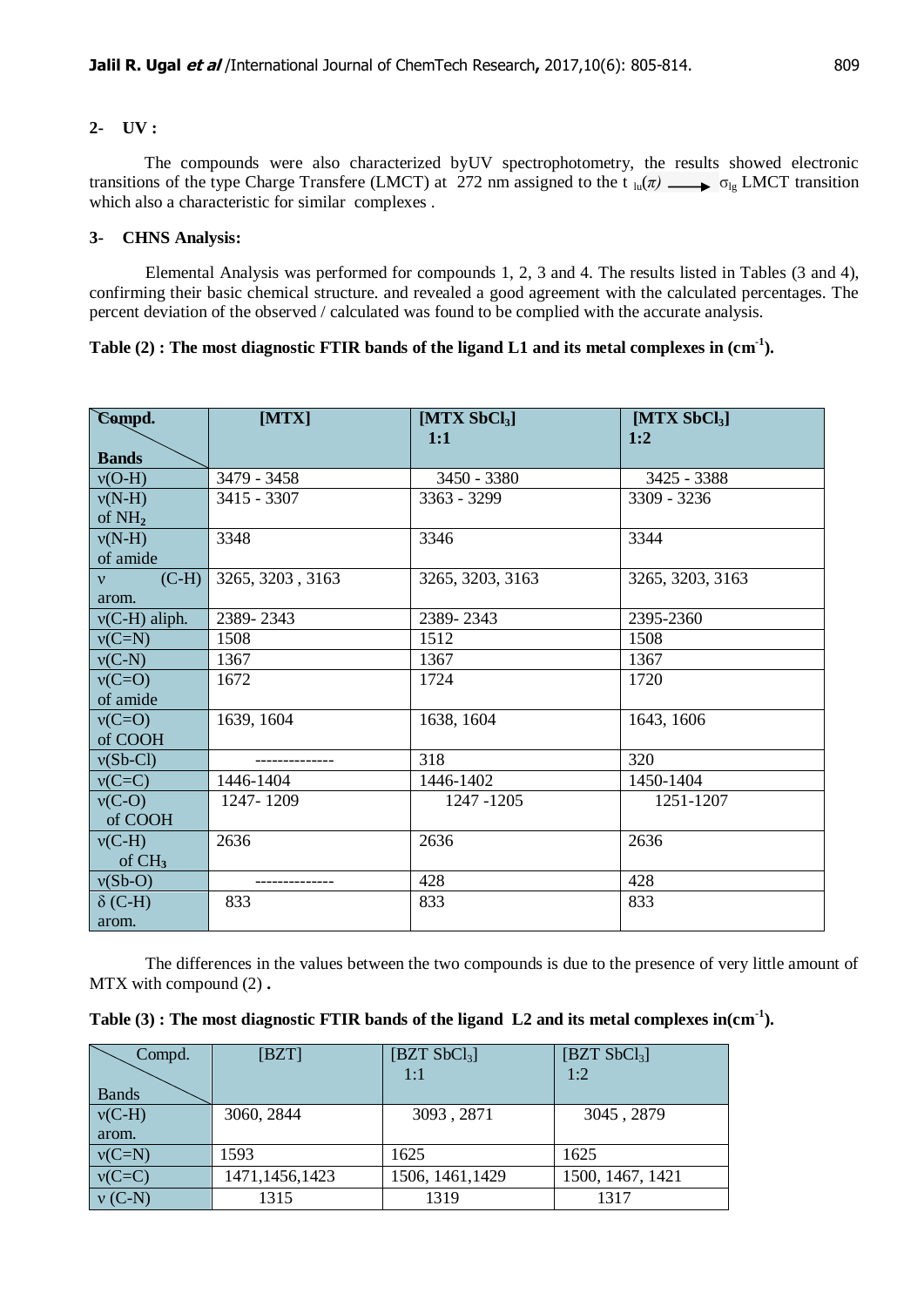| $v(C-S)$   | 1014-977 | 1066-958 | 1066-939 |
|------------|----------|----------|----------|
| $v(C-H)$   | 2628     | 2407     | 2408     |
| thiol ring |          |          |          |
| $v(Sb-N)$  |          | 293      | 285      |
| $v(Sb-Cl)$ |          | 310      | 304      |

The differences in the values between the two compounds is due to the presence of very little amount of BZT with compound (4) **.**

## **4- Atomic Absorption:**

The results are listed in Tables (4 and 5), confirm their basic chemical structure.

**Table (4): Some physical and analytical data of the antimony complexes with methotrexate ligand (L1) .**

|                                      |                        |                            |                  |                |              | % Elemental analysis / Found (Calc.) | $\frac{0}{0}$                           |
|--------------------------------------|------------------------|----------------------------|------------------|----------------|--------------|--------------------------------------|-----------------------------------------|
| Compound<br>formula<br><b>Colour</b> | Yield<br>$\frac{0}{0}$ | <b>M.P.</b><br>$\rm ^{o}C$ | M. Wt.<br>g. mol | $\mathbf C$    | $\bf{H}$     | N                                    | <b>Metal</b><br><b>Found</b><br>(Calc.) |
| C20H22N8O5SbCl3<br>Orange            | 72                     | 170-172                    | 682              | 36.1<br>(35.2) | 3.3<br>(3.2) | 16.1<br>(16.4)                       | 17.6<br>(17.8)                          |
| C20H22N8O5SbCl3<br>Orange            | 54                     | 172-174                    | 682              | 36.5<br>(42.2) | 3.4<br>(3.8) | 16.7<br>(19.7)                       | 17.8<br>(10.7)                          |

| Table (5): Some physical and analytical data of the antimony complexes with benzothiazole ligand (L2). |  |  |  |
|--------------------------------------------------------------------------------------------------------|--|--|--|
|                                                                                                        |  |  |  |

|                                             |                        |                            |                               |             |       | % Elemental analysis / Found (Calc.) |      | $\frac{0}{0}$                    |
|---------------------------------------------|------------------------|----------------------------|-------------------------------|-------------|-------|--------------------------------------|------|----------------------------------|
| <b>Compound</b><br>formula<br><b>Colour</b> | Yield<br>$\frac{0}{0}$ | <b>M.P.</b><br>$\rm ^{o}C$ | M. Wt.<br>g. mol <sup>-</sup> | $\mathbf C$ | Н     | N                                    | S    | <b>Metal</b><br>Found<br>(Calc.) |
| C7H5NS SbCl3                                |                        |                            |                               | 20.4        | 1.7   | 3.5                                  | 8.6  | 32.1                             |
| Off-White                                   | 89                     | 130-132                    | 363                           | (21.1)      | (1.9) | (3.8)                                | 8.8  | (33.5)                           |
| C7H5NS SbCl3                                |                        |                            |                               | 20.7        | 1.6   | 3.7                                  | 7.9  | 32.9                             |
| Off-White                                   | 74                     | 132-134                    | 363                           | (33.7)      | (2.0) | (5.6)                                | 12.8 | (24.4)                           |

The found values of CHNS analysis confirm that the product is (1:1) not (1:2) compared with the results obtained in 1:1 mole ratio reaction. The suggested molecular formula, Table (6) was supported by spectroscopic studies and molar conductivity measurements .

**Table (6) : Molecular formula and nomenclature of antimony complexes with ligands (L1) and (L2).**

| <b>Molecular Formula</b>     | <b>Nomenculture</b>         |
|------------------------------|-----------------------------|
| $C_{20}H_{22}N_8O_5SbCl_3$   | Antimony(III) methotrexate  |
| $C_{20}H_{22}N_8O_5SbCl_3$   | Antimony(III) methotrexate  |
| $C_7H_5NS$ SbCl <sub>3</sub> | Antimony(III) benzothiazole |
| $C_7H_5NS$ SbCl <sub>3</sub> | Antimony(III) benzothiazole |

## **5-Conductivity measurement:**

The molar conductance values of all the complexes were measured in DMSO as a solvent in a concentration of  $10^{-3}$  M at room temperature to determin the ionic or non-ionic nature of the complexes. Results are listed in Table (7) showing all of them to be of ionic nature .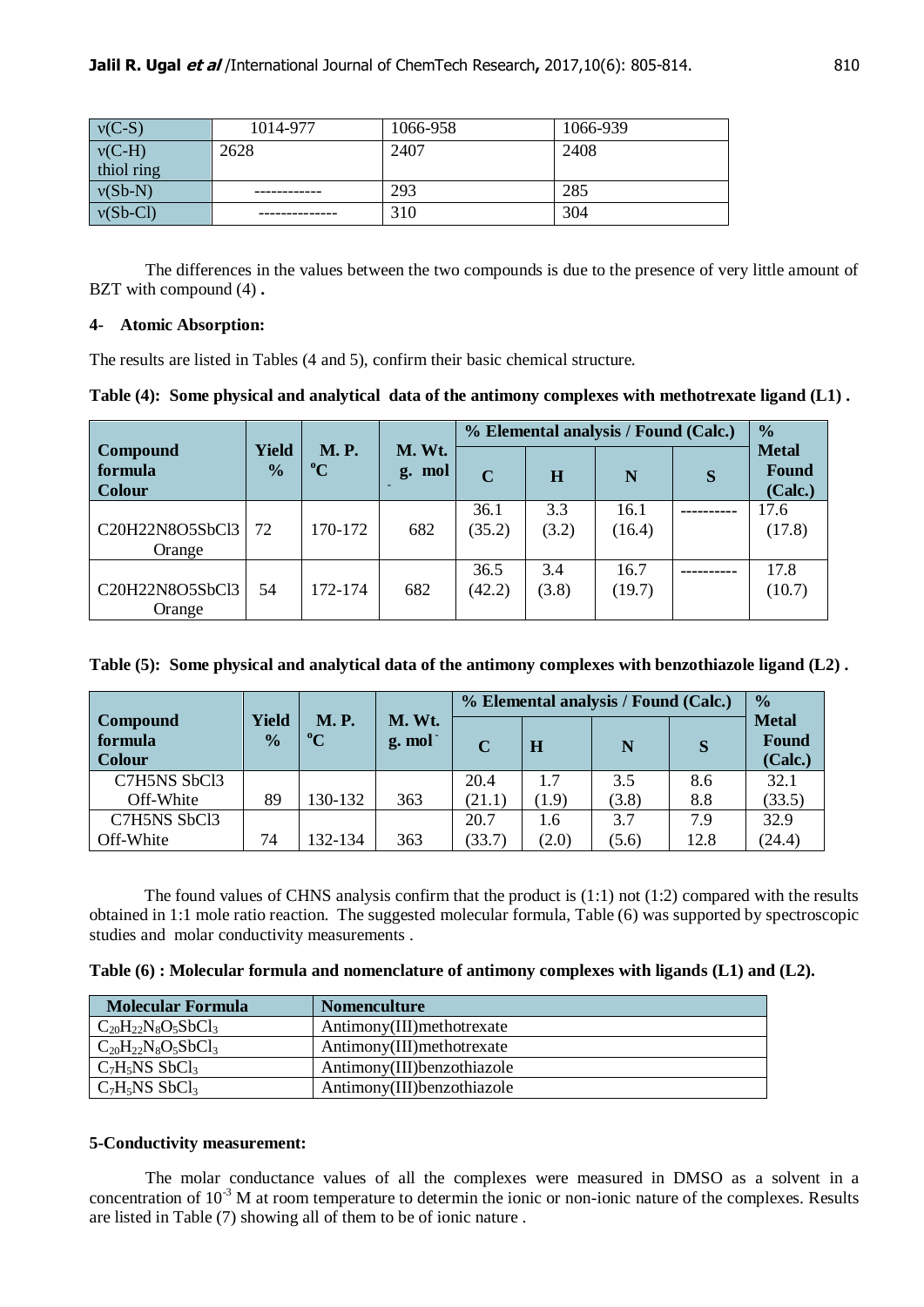| Comp.No. | Measurements $/\mu s$                       |
|----------|---------------------------------------------|
|          | 34.3                                        |
|          | 36.5                                        |
|          | 35.0                                        |
|          | 27 <sub>2</sub><br>$\overline{\phantom{0}}$ |

#### **Table (7): The conductivity measurement of metal complexes**

#### **B- Biological Activity Evaluation:**

The resultspresented in Table (8) showed that all these compounds are highly effective in inhibition of leishmania parasite. The highest values, were 46, 58, 52, 62, 44, 43 and 40% for the compounds 1, 2, 3, 4, SbCl<sub>3</sub>, BZT and MTXrespectively, Table (7). Comparing the results of the new compounds (1, 2, 3 and 4) with the starting materials (SbCl3, BZTand MTX), it is very obvious that the inhibition rates are higher referring to their effectiveness due to the synergestic effect of Sb with MTX and BZT since they are themselves were effective agains tleishmania parasite**[dt,aq]** .

#### **Cytotoxic Effect of the New Complexes, SbCl3, BZT and MTX onLeishmania parasite**

When the leishmania parasite was treated with the three starting materials and the new complexes, the results showed a significant effects for all of these compounds, in all the concentrations used compared with the control negative which contains only parasiteand the culture media.The toxic effect varied between the tested samples showing a significant cytotoxic effect started from 10 μg/ml to 1 μg/ml concentrations**.**

The cytotoxic study was done onleishmania parasite, exposure time was 48 hrs**.** The inhibition rate percent (I.R.%) was calculated, and the results varied among starting materials and the new complexes as shown in Table (8). Figures (1 and 2)**.**

The results showed the cytotoxicity effect of these compounds in all concentrations and the highest inhibition rate (62%) recorded with the higher concentration (10μg/ml) comparable to control negative**.** A decrease in inhibition rates (25% and 14%) happened in the lower concentrations (2 and 1  $\mu$ g /ml), respectively**.**

The cytotoxic effect of complex **2** onleishmania parasite, Figures (1 and 2) showed that the high concentration (10  $\mu$ g /ml) gave a significant high inhibition rate (58%) on parasite, while the low concentration (1  $\mu$ g/ml) gave the low inhibition rate (31%).

The higher the inhibition rate of the complexes is due to the synergistic effect produced from the coordination of Sb with MTX or BZT ; the effectiveness of antimony, MTX and BZT are overlapping, resulting a strengthening of bio-inhibition of the starting materials. The results are concentration dependent.

#### **The inhibition rate follows the order :**

Compound **4>2>3>1> SbCl3> BZT >MTX,** e.g.I.R increased by 6-18% in case of MTX (10μg/ml) , and by 9-19% in case of BZTdue to the coordination with Sb.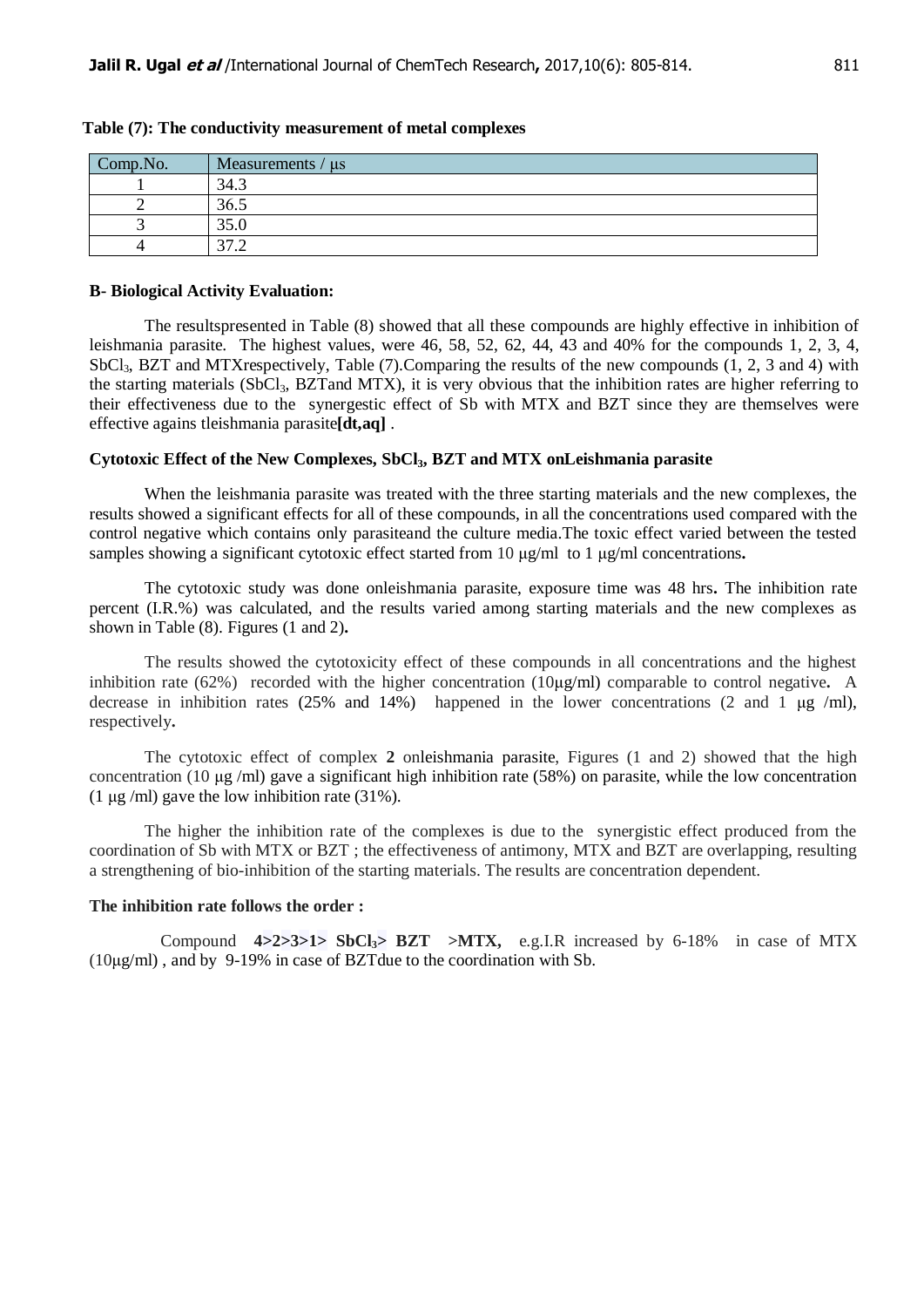| NO.               | of | Concentration   | Mean  | $($ I.R $%$     | Viability %     |
|-------------------|----|-----------------|-------|-----------------|-----------------|
| Compound          |    | $\mu$ g/ml      |       |                 |                 |
|                   |    | 10              | 0.120 | 46              | 54              |
|                   |    | $8\,$           | 0.121 | 45              | 55              |
| $\mathbf{1}$      |    | $\sqrt{6}$      | 0.125 | 43              | 57              |
|                   |    | $\overline{4}$  | 0.126 | 40              | 60              |
|                   |    | $\sqrt{2}$      | 0.134 | 39              | 61              |
|                   |    | $\mathbf{1}$    | 0.141 | 36              | 64              |
|                   |    | $\overline{10}$ | 0.105 | 58              | $\overline{42}$ |
|                   |    | $8\,$           | 0.110 | 52              | 48              |
| $\mathbf{2}$      |    | 6               | 0.125 | 48              | 52              |
|                   |    | $\overline{4}$  | 0.126 | 44              | 56              |
|                   |    | $\mathbf{2}$    | o.148 | 35              | 65              |
|                   |    | 1               | 0.154 | 31              | 69              |
|                   |    | 10              | 0.093 | 52              | 48              |
|                   |    | $8\,$           | 0.106 | 50              | 50              |
| 3                 |    | $\sqrt{6}$      | 0.114 | 43              | 57              |
|                   |    | $\overline{4}$  | 0.123 | 40              | 60              |
|                   |    | $\sqrt{2}$      | 0.143 | 33              | 67              |
|                   |    | $\mathbf{1}$    | 0.151 | 30              | 70              |
|                   |    | 10              | 0.083 | 62              | $\overline{38}$ |
|                   |    | $8\,$           | 0.093 | 58              | 42              |
| $\overline{4}$    |    | $\sqrt{6}$      | 0.103 | 53              | 47              |
|                   |    | $\overline{4}$  | 0.116 | 47              | 53              |
|                   |    | $\overline{2}$  | 0.134 | 39              | 61              |
|                   |    | $\mathbf{1}$    | 0.174 | 21              | 79              |
|                   |    | 10              | 0.123 | 44              | 56              |
|                   |    | $8\,$           | 0.127 | 42              | 58              |
| SbCl <sub>3</sub> |    | $\sqrt{6}$      | 0.130 | 41              | 59              |
|                   |    | $\overline{4}$  | 0.126 | 40              | 60              |
|                   |    | $\sqrt{2}$      | 0.136 | 38              | 62              |
|                   |    | $\mathbf{1}$    | 0.161 | 27              | 73              |
|                   |    | 10              | 0.125 | $\overline{43}$ | $\overline{57}$ |
|                   |    | $8\,$           | 0.125 | 43              | 57              |
| <b>BZT</b>        |    | 6               | 0.129 | 41              | 59              |
|                   |    | $\overline{4}$  | 0.126 | 40              | 60              |
|                   |    | $\overline{2}$  | 0.143 | 35              | 65              |
|                   |    | $\mathbf{1}$    | 0.161 | 27              | 73              |
|                   |    | 10              | 0.130 | 40              | 60              |
|                   |    | $8\,$           | 0.136 | 38              | 62              |
| <b>MTX</b>        |    | 6               | 0.145 | 34              | 66              |
|                   |    | $\overline{4}$  | 0.152 | 31              | 69              |
|                   |    | $\sqrt{2}$      | 0.165 | 25              | 75              |
|                   |    | $\mathbf{1}$    | 0.189 | 14              | 86              |

**Table (8 ): Initial cytotoxic effect on leishmania parasite of compounds 1, 2, 3, 4, SbCl3, BZT and MTX by MTT assay method in time of exposure 48 hrs.**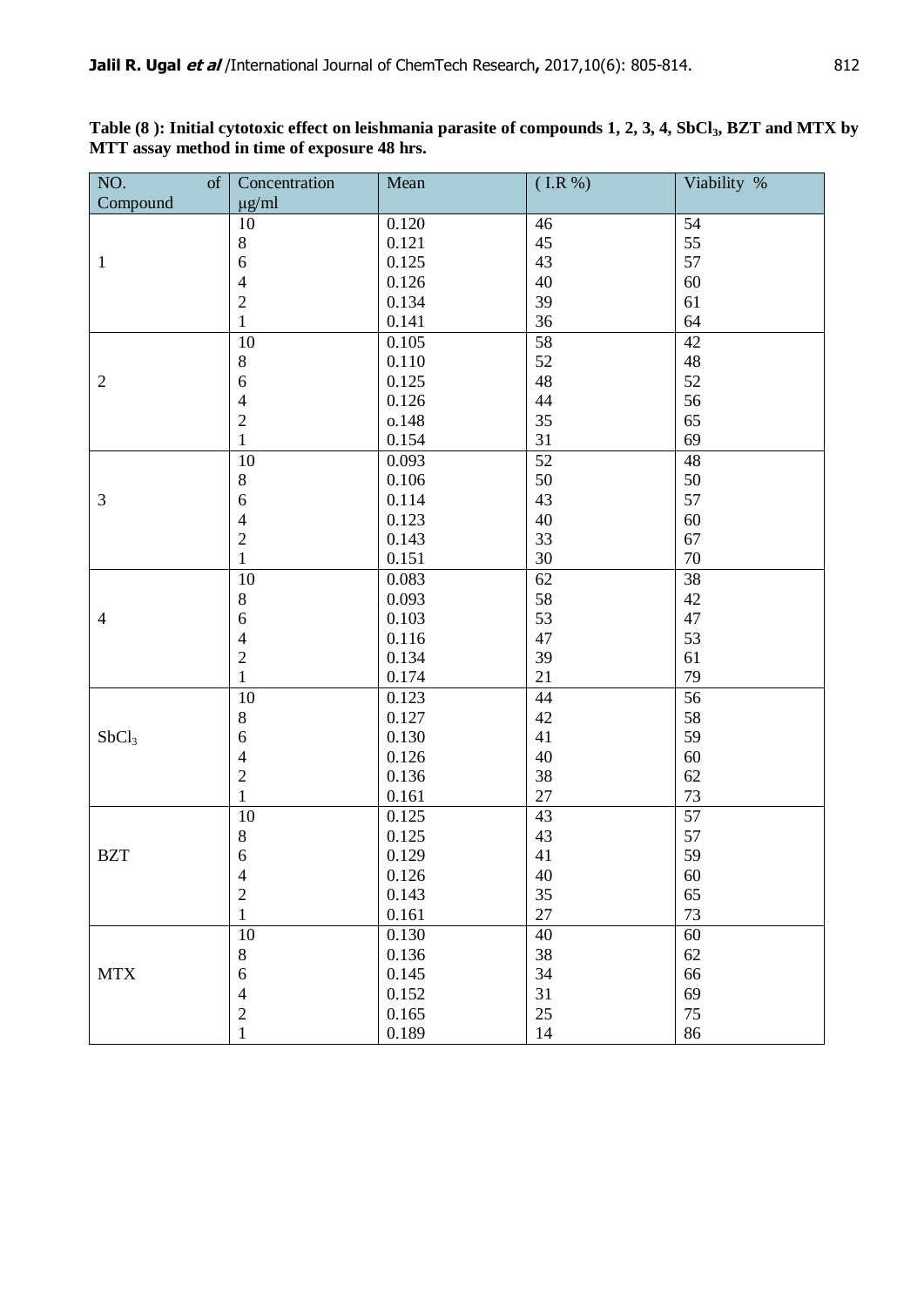

**Figure (1): Over all block diagram of Cytotoxic Activity of Compounds 1, 2, 3, 4, SbCl3, BZT and MTXon leishmania parasite**



**Figure (2): Over all Cytotoxic Activity of Compounds 1, 2, 3, 4, SbCl3, BZT and MTX on leishmania parasite**

# **References:**

- 1. Garje SS, Jain VK.,"Chemistry of arsenic, antimony and bismuth compounds derived from xanthate, dithiocarbamate and phosphorus basedligands". Coord. Chem. Rev. (2003); 236, p:35-56.
- 2. Roskill ConsultingGroupLimited.Study of the antimony market.July (2011).
- 3. Filella M., Philippo S., Belzile N., Chen Y., Quentel F.,"Natural attenuation processes applying to antimony": A study in the abandoned antimony mine in Goesdorf Luxemburg. Science of the Total Environment ,(2009); p:6205-6216.